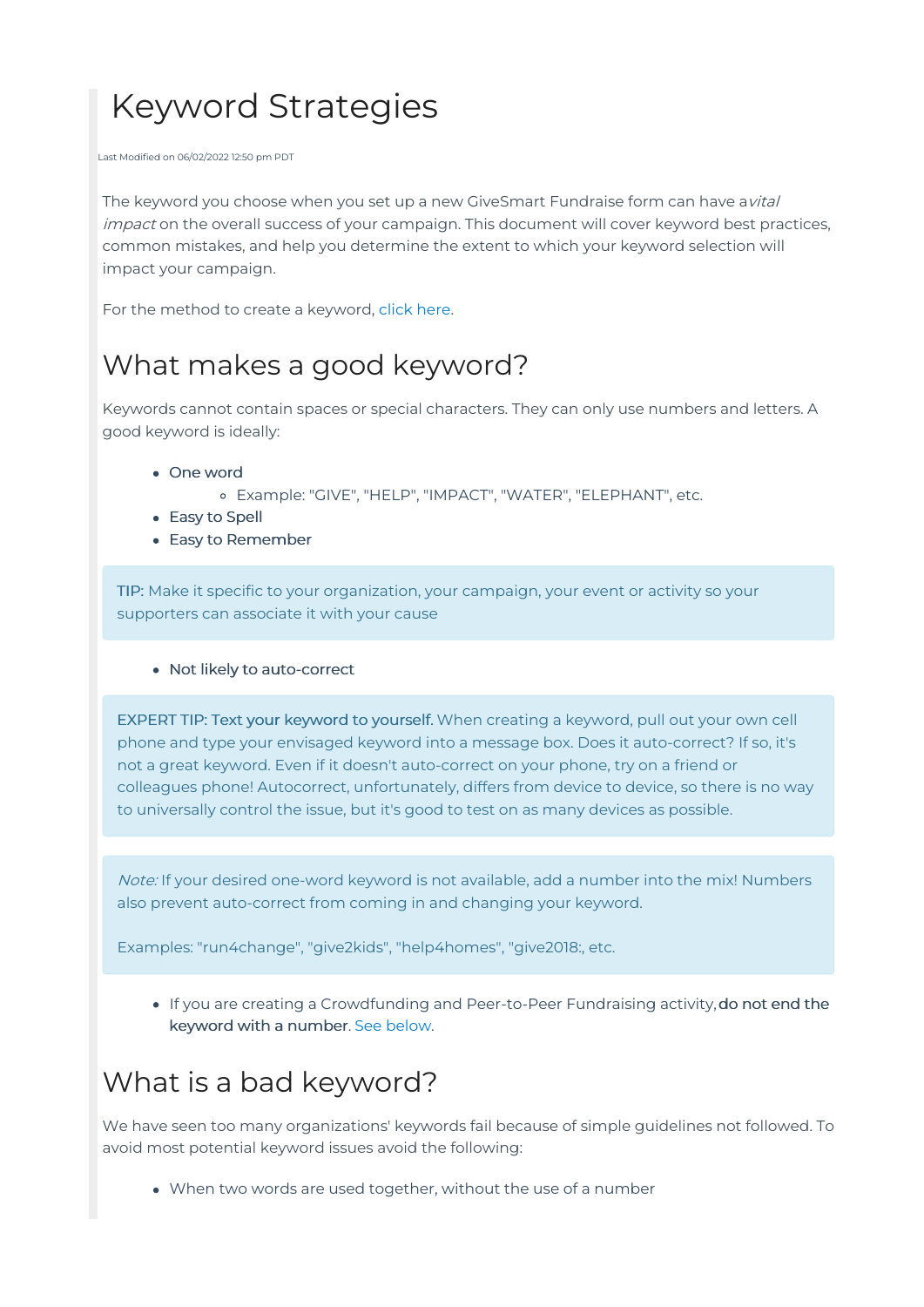- Why? Because your phone will auto-correct to add a space to separate the words. If this happens, the GiveSmart Fundraise system will only read the first word in the sequence as the keyword. In the example above, our system will only read the word "give" and exclude the word "now". If the first keyword in the sequence ("give") happens to be owned by another organization, your donor will be directed to their donation page! We know you don't want this, so please be sure to avoid two word keywords -- *unless* a number is included -- to prevent auto-correct from separating the sequence into multiple (key)words.
- o Examples: "givenow", "runforchange", "givetokids"
- Acronyms are not ideal keywords.
	- Why? Because they are likely to auto-correct.
	- o *Example*: The keyword "rdn" auto-corrects to "run" or "ran"
- A keyword with a number at the end is not a good keyword for crowdfunding/peer-topeer campaigns.
	- Why? GiveSmart Fundraise will create a unique keyword for every fundraiser in your campaign. We do this by adding a number to the end of your campaign keyword. If your keyword ends in a number, another number will be added to identify the fundraiser. It makes the fundraiser's individual keyword a little clunky.
	- o Example: "give2018" becomes "give20181", "give201821" etc. for individual fundraisers and teams.

### Determining the relevance of a keyword in your campaign

First, a GiveSmart Fundraise form can be shared or accessed three ways:

- 1. It can be embedded on any web page
- 2. It can be accessed by sharing its unique link
- 3. It can be accessed by texting your chosen keyword to a shortcode

For any campaign, the extent to which the keyword you select matters *depends entirely on how* you intend to promote your campaign.

#### Examples:

- If you are intending to simply embed a donation form on your website, the keyword will not matter to your end-user, because they will never text the keyword to access the form. They can simply go on your website and access the form there.
- If you are doing an email campaign and plan to only promote the form through emails, the keyword will not be relevant because your email recipient can simply click on a link in an email to access the form.
- Facebook or Social Media campaign? Again, the keyword will not be relevant if you are planning to solely share the link within your posts.

### When does the keyword matter?

The keyword matters most when you are:

Designing a donation form for an in-person ask at an event